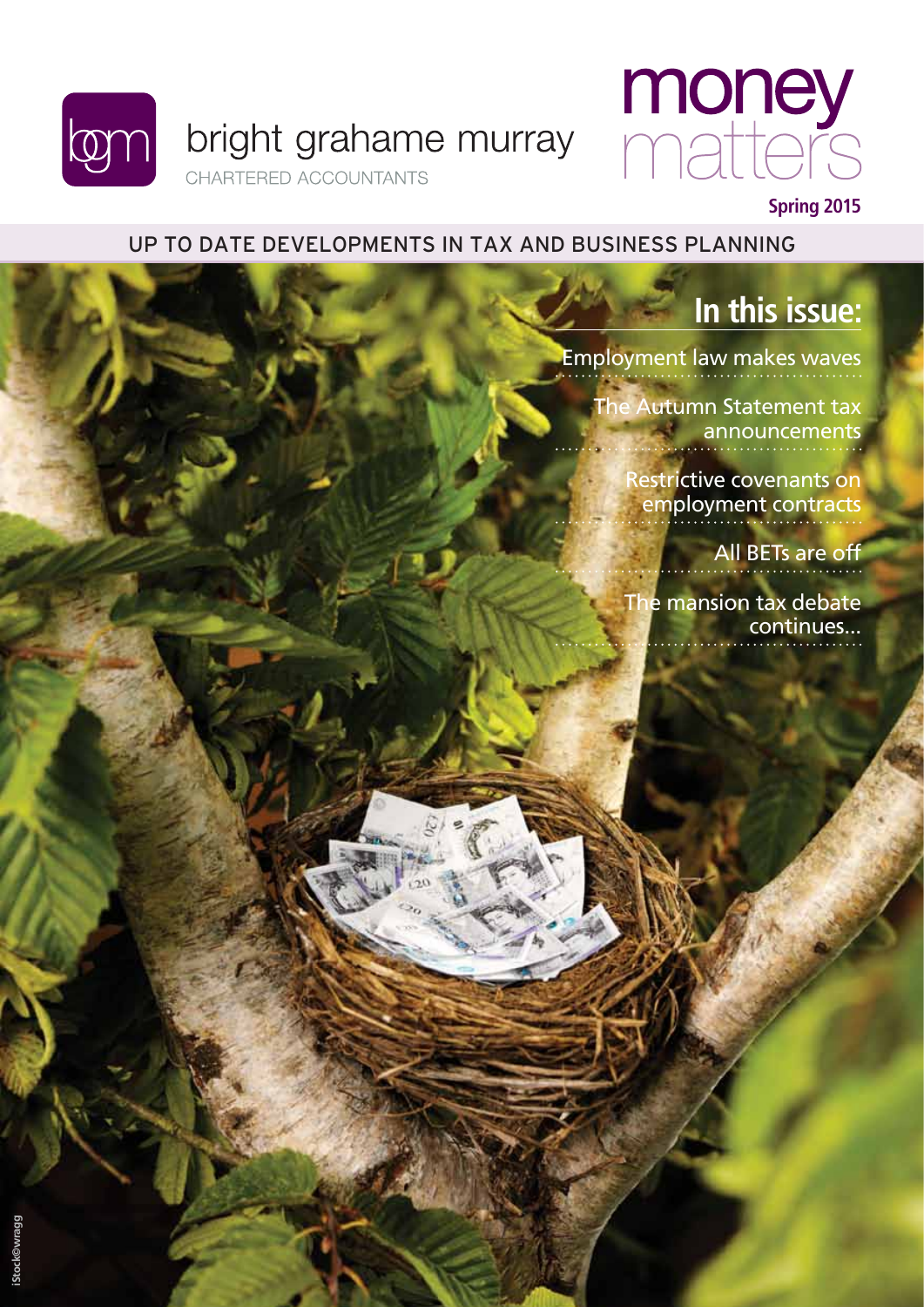# <span id="page-1-0"></span>**Employment law makes waves**

Some overtime pay now has to be included in most holiday pay, following an Employment Appeal Tribunal decision in November 2014. Under the previous rules, it was only necessary to take basic pay into account when calculating holiday pay.

This follows an earlier ruling by the Court of Justice of the European Union (CJEU) that holiday pay should include commission and other elements of contractual variable pay such as shift allowances. That case involved a salesman who received a basic salary plus variable commission, which made up about 60% of his total remuneration. He therefore suffered financial hardship as a result of taking a holiday because he could not earn any commission while he was away from work. The CJEU said that the purpose of holiday pay is to put workers in the position they would have been if they had been at work.

The tribunal ruled that holiday pay should include pay for non-guaranteed overtime; this is overtime that an employee must work if asked, but which the employer does not have to offer them. It is not clear whether the ruling covers voluntary overtime – which the employee can refuse.

There is a complication because the decision only applies to the four weeks (20 days) of paid annual leave that employers have to provide under the Working Time Directive. Employers are still allowed to make payments at the lower, basic pay rate for the eight days of additional leave required under the Working Time Regulations 1998. This overturned an earlier decision that employees could choose which days would be covered by the Working Time Directive.

#### Backdated claims

Employees must make their claims for the extra

holiday pay that they may be owed within three months of the underpayment of holiday pay, and there may be limits on the amounts of their claims for back pay. The tribunal ruled that a claim may include a series of earlier underpayments but each period must be separated by not more than three months from the next one. This is likely to restrict claims for historical holiday pay, especially as the eight additional leave days are excluded from the series. Employees will have bring their claims quickly to avoid being time-barred.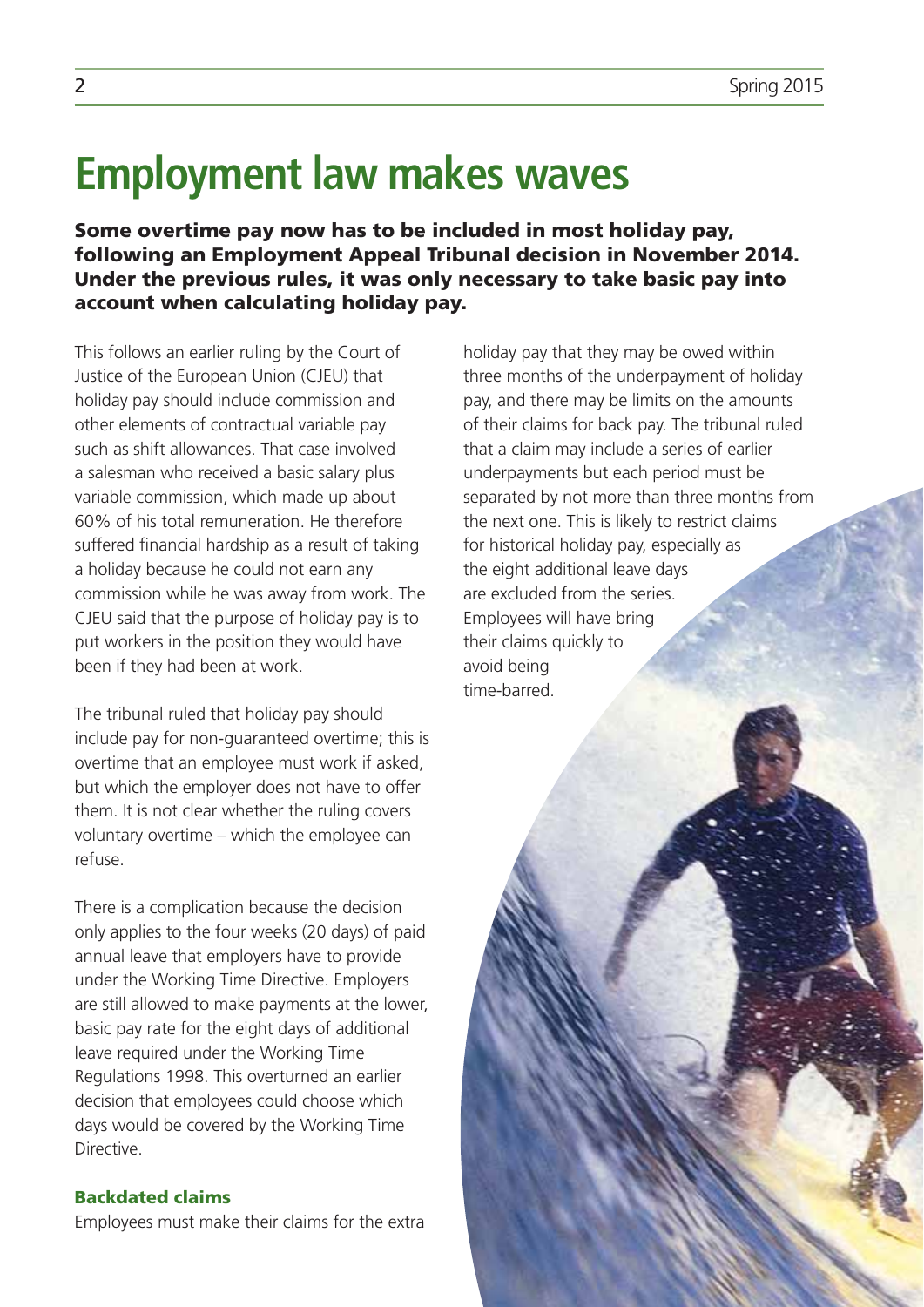#### Future holiday pay arrangements

Employers should consider how they should calculate employees' holiday pay in future. Although there would be some cost saving, it may be awkward and inconvenient to pay a higher rate for the first four weeks of holidays than for subsequent days. One way to reduce the increased cost of holiday pay in the future might be to reduce the amount of overtime that they require employees to work.

#### Unpaid leave for expectant fathers

Expectant fathers or partners of pregnant women now have the right to unpaid time off during working hours to accompany their wife or partner to two ante-natal appointments, of up to six and a half hours each. The employer is not allowed to ask to see the appointment card, but is entitled to ask the employee to make a declaration stating the date and time of the appointment. Employees can also be asked to state in writing that they qualify through a relationship with the mother or child and that they are taking the time off to accompany the expectant mother to an antenatal appointment made on the advice of a designated healthcare professional.

> If you need further information, we are here to help.

> > **Si to**

**mcdonnell**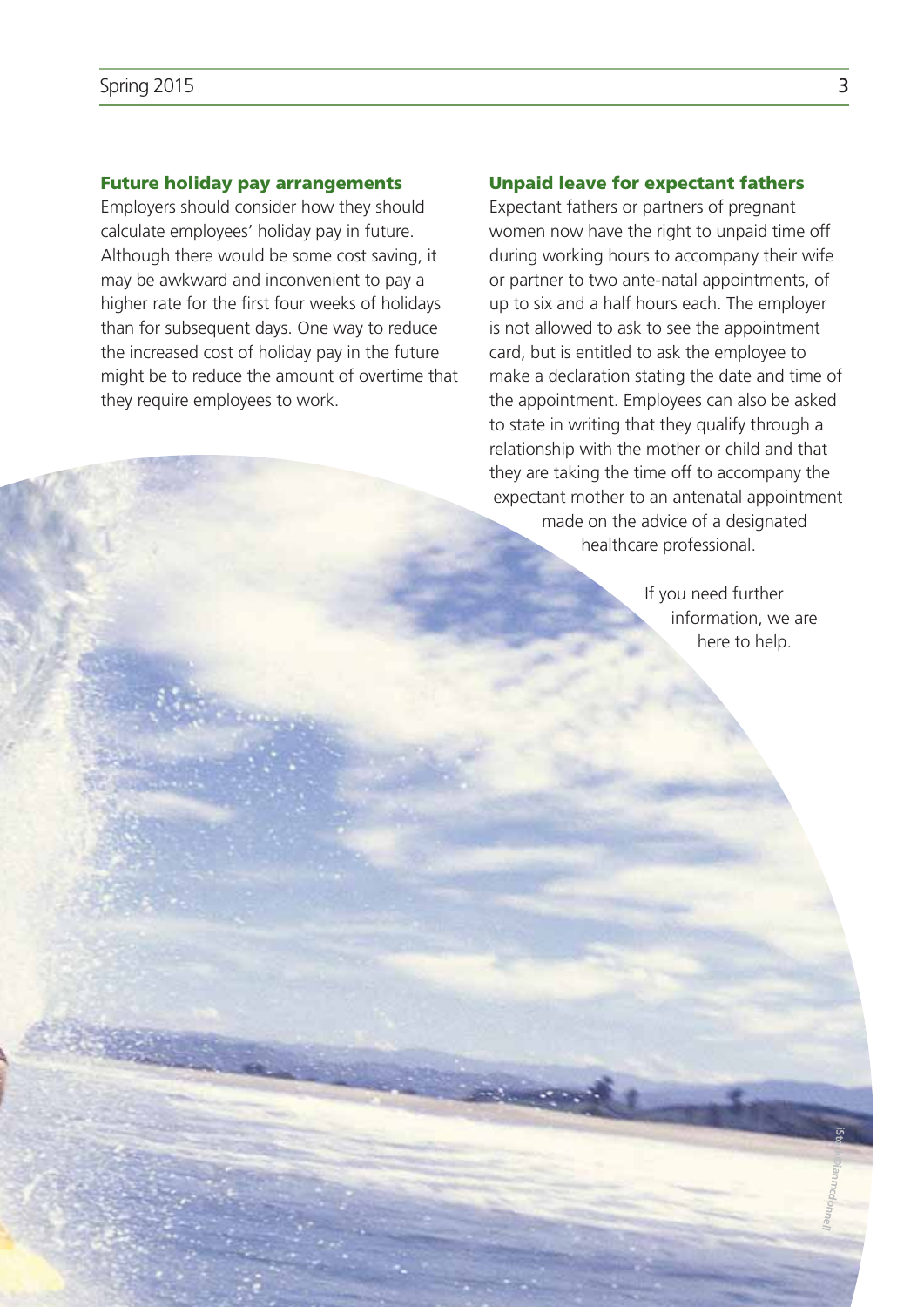## <span id="page-3-0"></span>**The Autumn Statement tax announcements**

The 2014 Autumn Statement contained several tax surprises and turned out to have some of the characteristics of a mini-Budget.

#### **Residential stamp duty land tax**

(SDLT) was restructured with effect from midnight on 3 December 2014.

Property buyers now have to pay a rate of duty on the portion of the purchase amount that falls within each band in much the same way as income tax.

The rates and thresholds have been adjusted. There is no tax on the first £125,000 of any residential property transaction and the rates then rise to 12% on the slice of value above £1.5 million. The net effect will be to reduce SDLT for 98% of homebuyers.

**ISAs** An unexpected announcement was that spouses and civil partners will be able to inherit their deceased spouses' or partners' ISA balances for deaths on or after 3 December 2014.

The balances will continue to earn tax-free returns. The details of how this will operate should be announced in due course.

**Peer to peer (P2P) lending** A new relief will be introduced allowing individuals who lend through P2P platforms to offset any losses from loans that go bad against other P2P income.

> It will be effective from April 2016 and individual investors will be able to make a claim for relief on losses incurred with effect from April 2015.

#### **Non-UK domiciled individuals** who

wish to use the remittance basis of taxation will have to pay higher charges if they have been UK residents in 12 out of the last 14 years or 17 of the last 20 years. **Si tock©DNY59**

The government will also consult on making the election for the remittance basis apply for a minimum of three years.

**Inheritance tax** The government no longer plans to introduce a single settlement nil-rate band as it originally proposed. However, there will be new rules to target avoidance through the use of multiple trusts and simplify the calculation of trust taxation.

We are here to help so please get in touch with us if you need advice.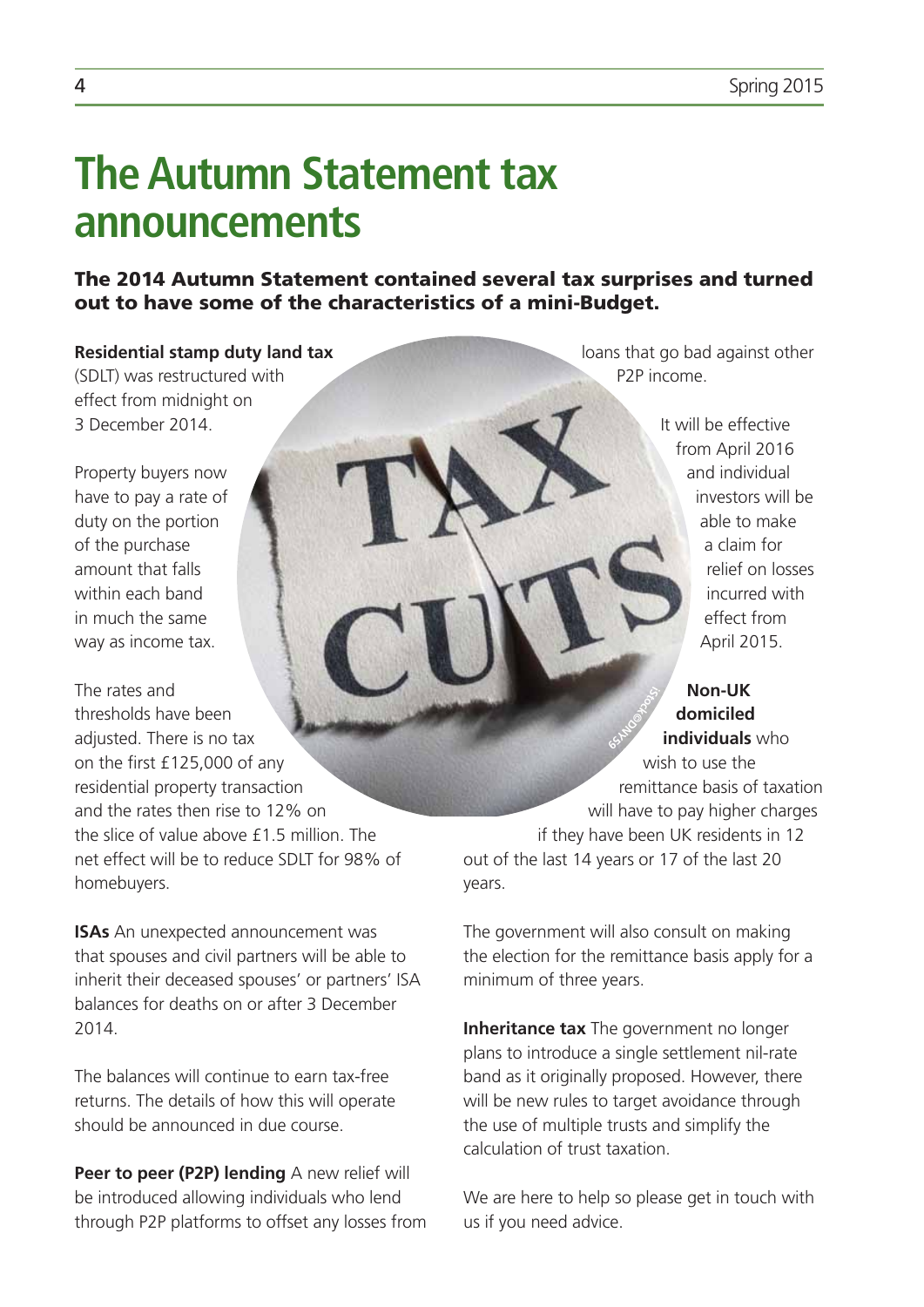## <span id="page-4-0"></span>**Restrictive covenants on employment contracts**

Following a recent case, employers who require employees to sign a contract that restricts their activities after termination must make sure its terms are accurately drafted and well thought through.

Employers use restrictive covenants to stop former employees from engaging in activities that might compete with their business. Such clauses are usually unenforceable because they are a restraint of trade and are contrary to public policy, unless the employer can show that it has a legitimate interest to protect and has reasonable grounds for having this protection.

In a case that went to the Court of Appeal, a non-competition clause had been poorly drafted and, if it were read literally, it provided the former employer with no protection. An employee whose contract included a restrictive covenant had left his job and joined another company in a similar line of business. The company he had left tried to take out an injunction in accordance with the restriction to prevent the employee from joining the new company for one year after termination of his employment.

The clause in question prevented the employee from dealing with the former employer's products, rather than similar products. However the High Court decided to give effect to what were obviously the parties' intentions by correcting what it viewed as a drafting error. The Court of Appeal concluded that it would be correct to interpret an ambiguous clause in such a way as to give it a commercially sensible effect. However in this case, the meaning of the clause was clear and it was poor drafting that gave it no practical effect. The employment with the competitor therefore did not breach the clause.



Restrictive covenants provide employers with a valuable way to protect their commercial interests but they can also have a potentially major impact on the freedom of former employees and can therefore be hard to enforce. In particular, the courts will reject blanket and excessive restrictions.

Legitimate restrictive covenants may prevent a former employee from competing with the former employer, dealing with or soliciting the former employer's customers or suppliers, or enticing away other employees. A restriction lasting more than a year is unlikely to be justifiable.

An employer taking on an employee subject to a restrictive covenant should take care not to induce the employee to breach the clause, because that would leave the new employer open to being sued.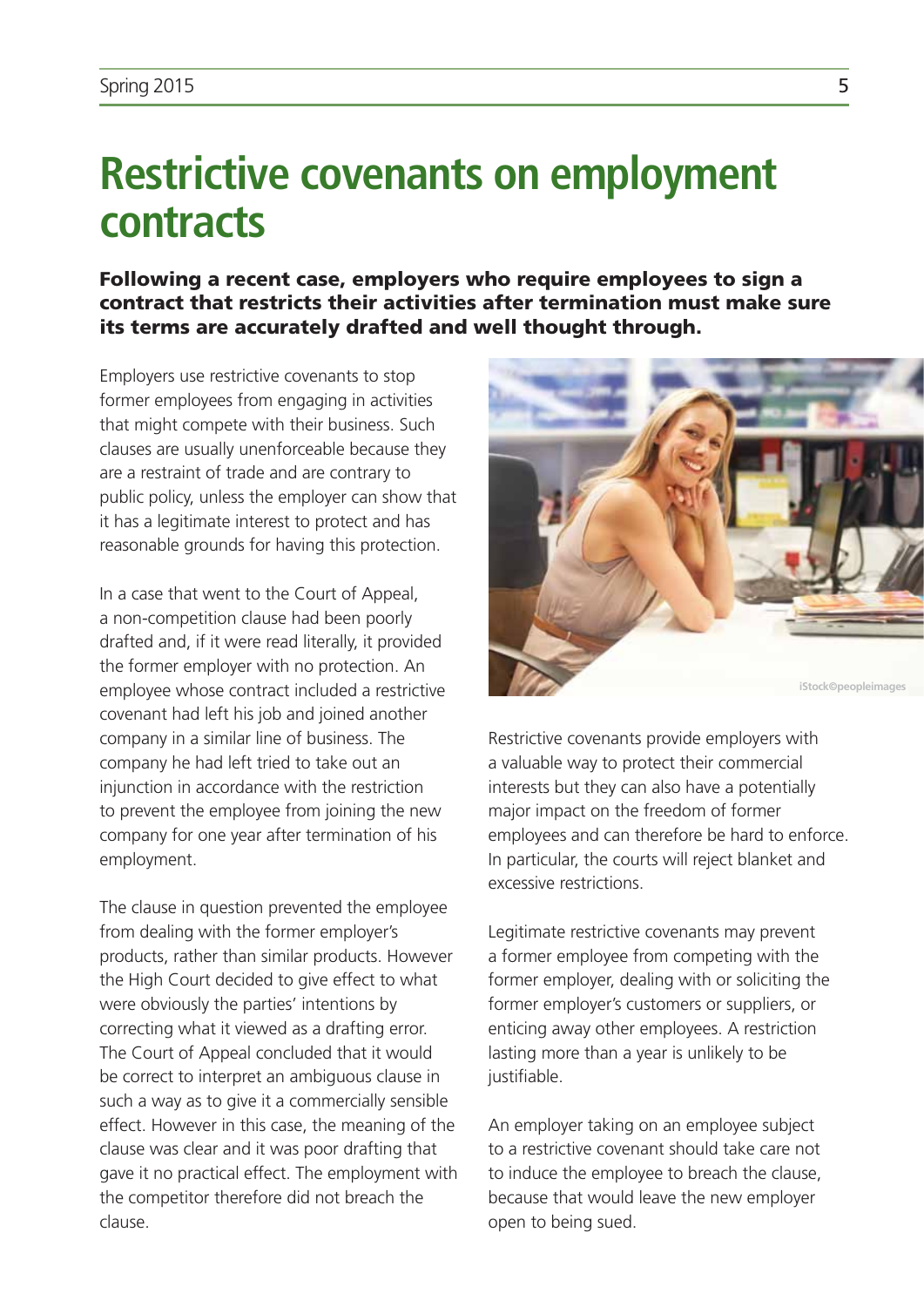# <span id="page-5-0"></span>**All BETs are off**

HMRC introduced its voluntary business entity tests (BETs) just two years ago with the aim of giving freelancers an idea of where they stand in relation to IR35. However, the tests have been heavily criticised and HMRC has decided to withdraw them from 6 April 2015. There are no plans for any type of replacement.

The BETs consist of 12 weighted questions and scores, with a low score indicating a high risk of being subject to an IR35 compliance check.

The problem is that many of the BETs are not particularly realistic. Some self-employed professionals class as medium risk despite clearly being outside the scope of IR35.

For example, the highest score is given for having employees responsible for bringing in at least 25% of turnover. Although many professionals obviously employ staff, these will often be secretarial or administrative.

It makes sense for small businesses to keep overheads to a minimum by working from a home office, rather than having separate business premises – so no score for that. And although many businesses suffer bad debts, these are unlikely to be more than 10% of turnover – so again no score. From 6 April 2015, HMRC will not take the BETs into account if they open a compliance check. Should you be unlucky enough to be subject to an enquiry before then, HMRC will close this immediately if you have used the BETs and are in the somewhat unlikely position of achieving a low risk score.

They will then not open another enquiry for three years provided your circumstances do not change. This three-year period also applies where an enquiry has already been completed. Results and evidence relied on should be retained for at least the three-year period.

Of course the withdrawal of the BETs does not change the basic fact that the way to avoid IR35 is to show that you are working on a selfemployed basis. Having an IR35-friendly contract is a good starting point, but it is essential that your actual day-to-day working practices match the contract.

For example, there is little point in having a substitution clause if it is never made use of. If you are working through an agency then the agency/client contract should be the same as your company/agency contract.

Unfortunately, in some cases it may simply be impossible to keep a contract outside the scope of IR35.

In this case, please contact us as soon as possible so that we can advice you on the tax implications.

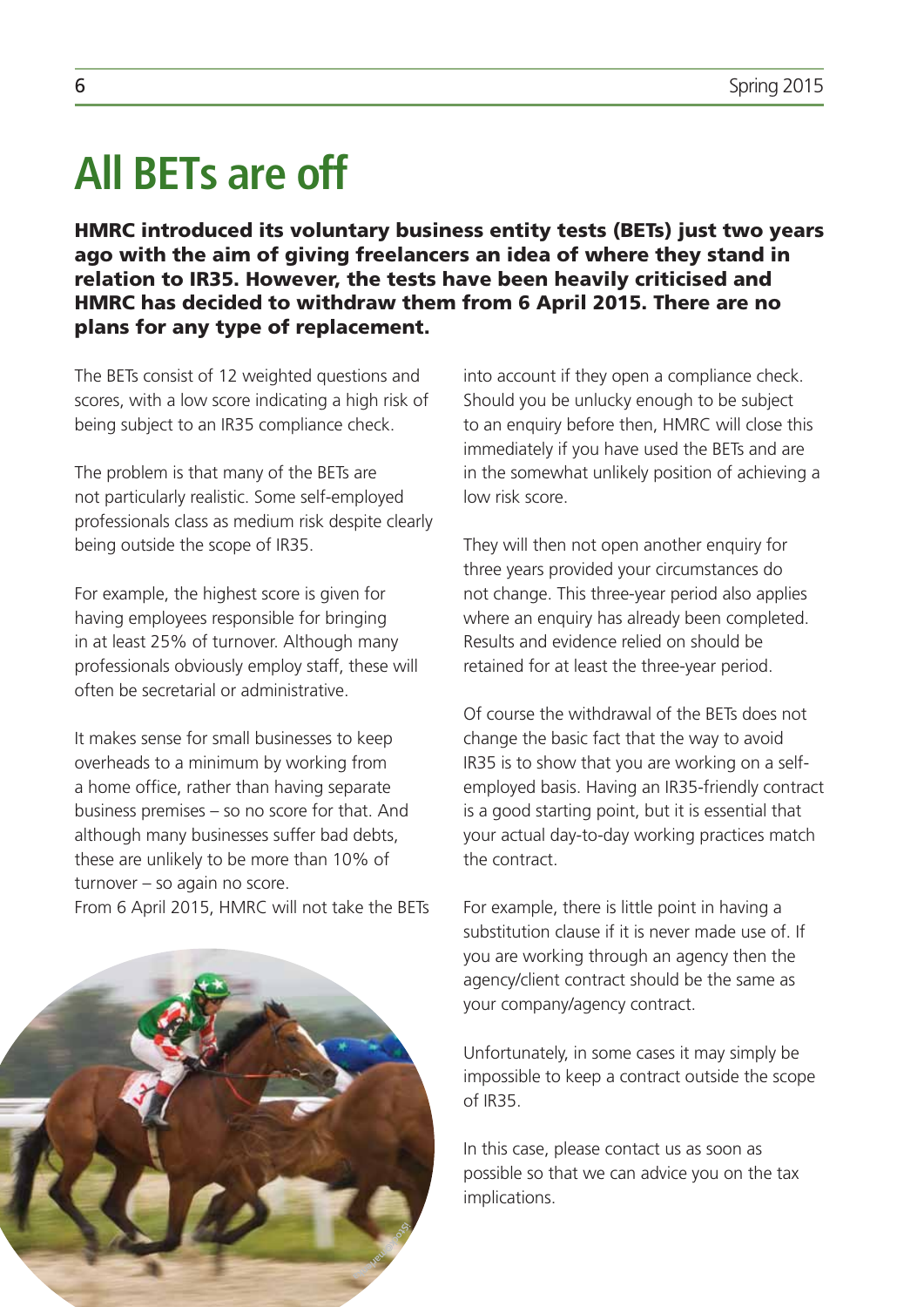## <span id="page-6-0"></span>**The mansion tax debate continues...**

The top end of the residential property market has been depressed by high rates of stamp duty land tax and may yet suffer from the annual 'mansion tax' proposed by both Labour and the Liberal Democrats if they were to come to power after the May election.

Leading Labour politicians have provided details of their current proposals, which seem to be popular with much of the electorate, although probably not those directly affected. The proposed tax would target



annual mansion tax charge would be £3,000 for properties valued between £2 million and £3 million, with higher bands possibly set at £5 million and £10 million. The **f2** million band would rise broadly in line with property

high-value properties, more than 95% of which are situated in London and the south east of England. The suggested starting threshold of £2 million would affect around 100,000 homes. In contrast, Scotland and Wales combined currently have fewer than 1,000 homes worth more than  $f$ 2 million

The current suggested structure is a simple banded system possibly based around the annual tax on enveloped dwellings (ATED) which was introduced in 2013. ATED currently applies where property valued at over £2 million is owned within a corporate 'wrapper' or 'envelope', with higher annual charges applying for property values exceeding £5 million, £10 million and £20 million.

Details are lacking, but Labour has said that the

values. Overseas owners of second homes in the UK might be required to pay proportionally more. Homeowners would be expected to make an assessment of their property's value for submission to HMRC. This would save the cost of an independent valuation, but it could lead to penalties being charged if HMRC were to dispute a valuation.

Labour is proposing a facility to help homeowners on a relatively low income – i.e. probably basic rate taxpayers. They may be able to defer paying the tax charge until the sale of their properties or earlier death. It is too early to speculate about what tax planning, if any, might be effective. One approach might be to avoid the purchase of a single expensive main residence, and instead buy a less costly property and use the spare cash for a holiday home.